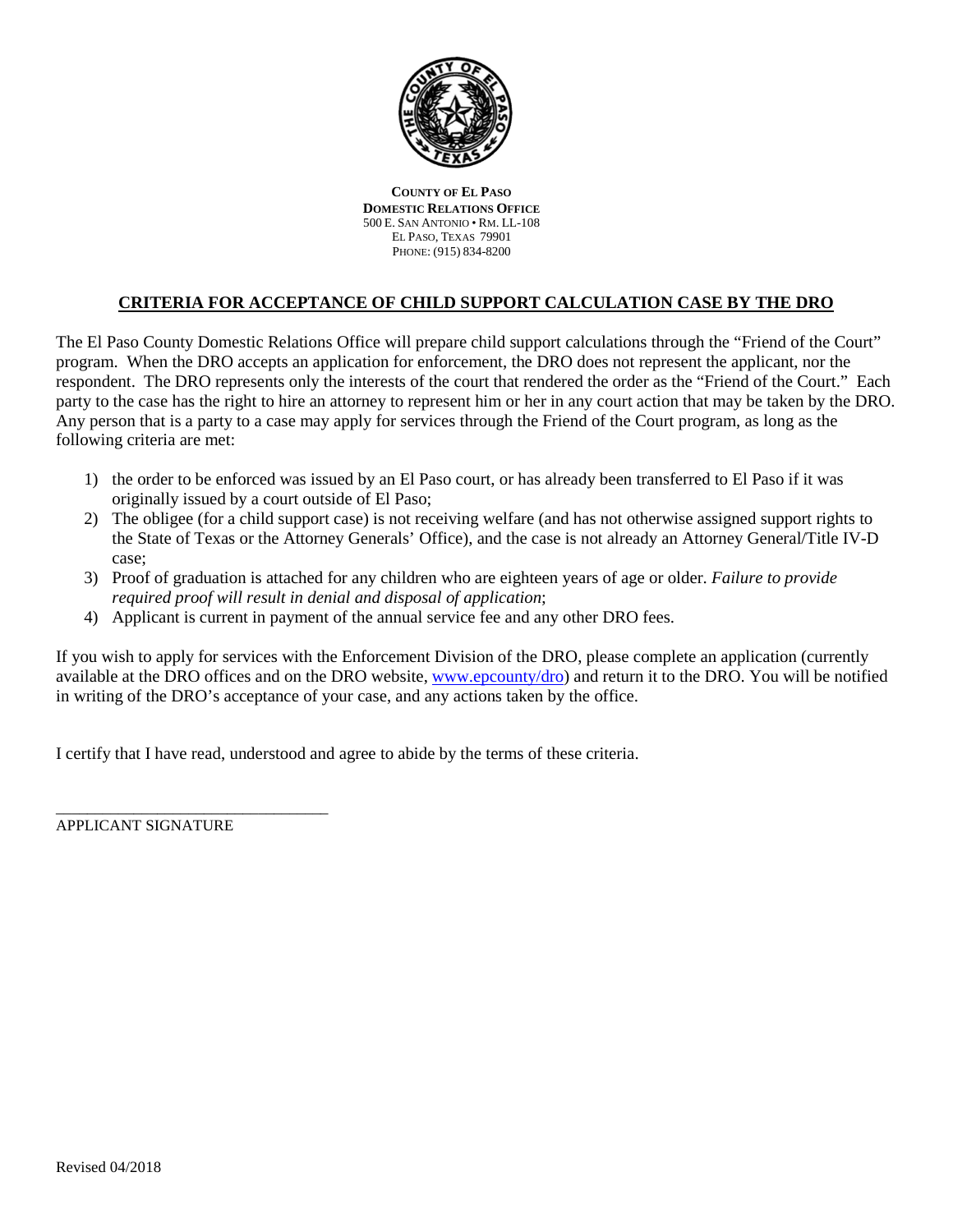**EL PASO COUNTY DOMESTIC RELATIONS OFFICE 500 E SAN ANTONIO AVE, LL-108 EL PASO, TEXAS 79901 PHONE (915)834-8200 FAX: (915) 834-8299 HOURS: 8:00AM – 4:30 PM** 

#### **FOR INTERNAL USE ONLY** Submitted by: Mail / Walk-in / E-mail Received by Date Received:

## **APPLICATION FOR CHILD SUPPORT ACCOUNT BALANCE ("PROCALC")**

NOTICE: The County of El Paso does not currently have software which automatically calculates child support due. In order to accurately calculate whether a person owing child support is behind, and how much, we must enter every single payment due and each payment actually made into a separate software system. The information about payments due comes from the court's orders; the information about payments made comes from El Paso County records and the records of the Texas State Disbursement Unit. Furthermore, so that our calculations may be accurate, you must provide proof of graduation for any children who are already eighteen years of age or older. Any calculation we provide will be based upon the information from El Paso County records, State Disbursement Unit records, and information provided by the applicant. If the information provided by the applicant is incorrect, the calculation may be incorrect.

CAUSE NO.:\_\_\_\_\_\_\_\_\_\_\_\_\_\_\_\_\_\_\_\_\_\_\_\_\_\_\_\_\_

#### **INFORMATION ABOUT PARTIES – (PLEASE PRINT**)

APPLICANT NAME:

INFORMATION ON PERSON ORDERED TO RECEIVE CHILD SUPPORT – (PAYEE):

| STATE ZIP              |  |
|------------------------|--|
|                        |  |
|                        |  |
| WORK PHONE: ( ) HOURS: |  |
|                        |  |

INFORMATION ON PERSON ORDERED TO PAY CHILD SUPPORT – (PAYOR):

|                                             | $STATE$ $ZIP$          |  |
|---------------------------------------------|------------------------|--|
|                                             |                        |  |
| E-MAIL ADDRESS: ___________________________ |                        |  |
|                                             | WORK PHONE: ( ) HOURS: |  |
|                                             | CITY: STATE: ZIP:      |  |
|                                             |                        |  |

## **CHILDREN INFORMATION**

| DATE OF BIRTH: PLACE                          |
|-----------------------------------------------|
|                                               |
|                                               |
| DATE OF BIRTH: PLACE                          |
| SEX: GRADUATION DATE:                         |
| SOCIAL SECURITY NO.: The SOCIAL SECURITY NO.: |
|                                               |

Revised 04/2018